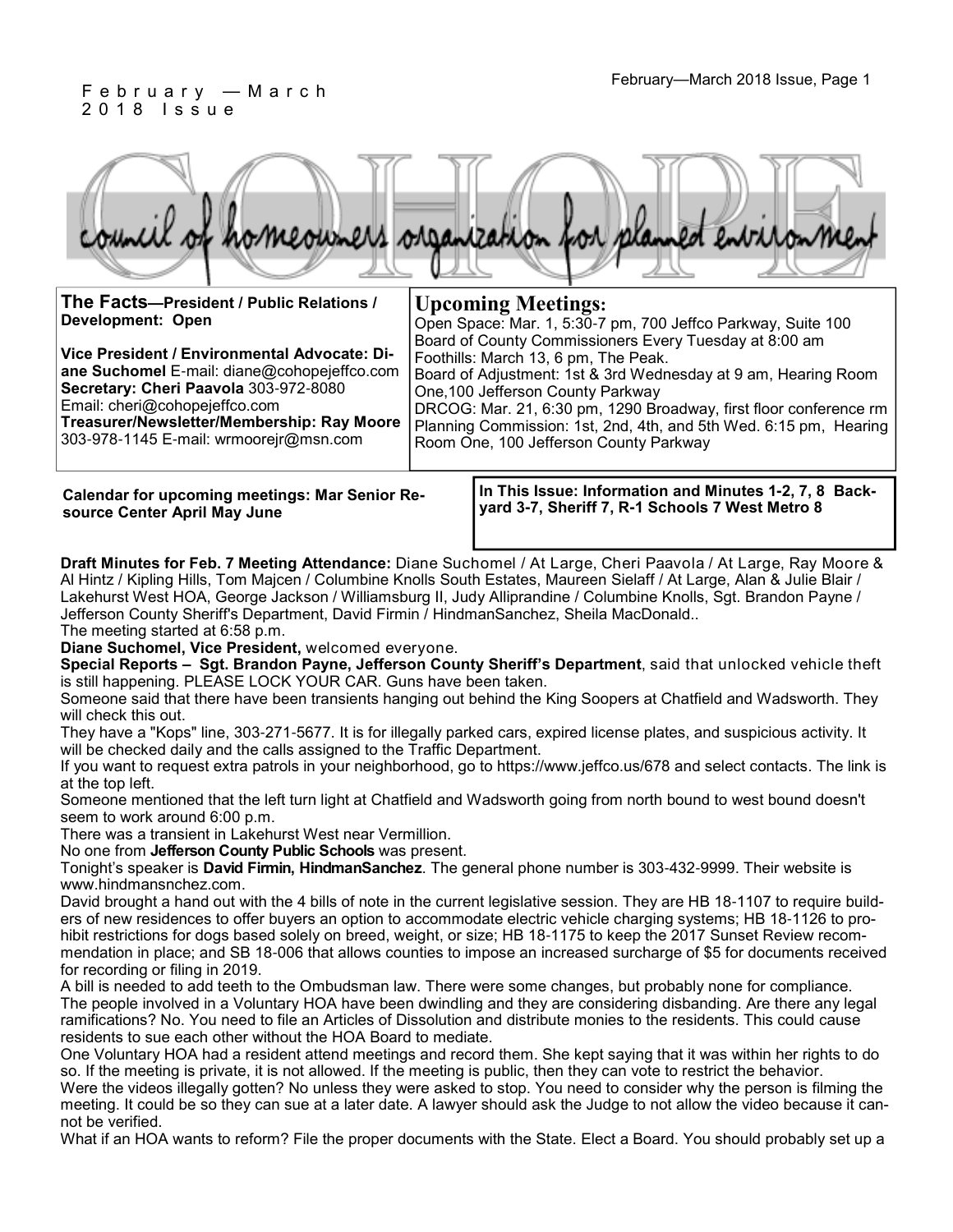Corporation that is named something like Neighborhood Name, Inc. and file Articles of Incorporation. This may have already been set up by the builder.

One neighborhood is in a Special District set up 40 years ago. They have no connection to the benefits of the Special District. How do they get out? Do they have to secede? It is a Title 32 district. They need to put a formal question on the ballot that is "clearly" worded. Or better yet, look at the District Services and demand those services.

If an Association has not enforced covenants for a number of years, is there then a Waiver of Covenants? Not necessarily. Their lawyer should use a factual argument.

What about Tiny Homes? Normally an HOA can just add a new covenant to prohibit them. Most covenants have words that do not allow accessory buildings.

On plats, when areas are reserved or dedicated for a purpose, who must maintain the property? The owner. The County only accepts that responsibility if they accept it.

**Reports from Officers**—Roll Call was taken. We had 10 members present and had a quorum.

We do not have a President.

**Ray Moore, Treasurer,** was present. We have \$1,696.29.

**Cheri Paavola, Secretary,** was present. The Minutes for January were approved.

**Diane Suchomel, Vice President,** was present. She gave out a hand out of Domestic Animals Permitted by Zoning.

The following are Community meetings.

CMT 18-100812 is for the northeast corner of Alkire and Bowles. This is the 3rd rezoning for this parcel. It was for assisted living. Now for age restricted single family. It is at the church. The meeting is Feb 8 at 6:00.

There are 2 Pre-applications at the Bowles Crossing Shopping Center. PA 18-100169 is for the northeast corner of Wadsworth and Bowles is for a parking lot pad. PA 18-101533 is for a new Apartment building on the north side. PA 18-100619 is for a Car Wash at Wadsworth and Jewel.

RZ 18-100147 is for a rezoning to allow 2 car dealership, Ferrari and Bentley Lotus. There were a lot of people at the meeting. The dealerships want to continue the process.

There is an election in May for Foothills Park and Recreation District. Wards 3 and 4 are up for election. Nominations need to be submitted by Friday, 3/2, at 5:00 p.m. Candidates need to live in, rent, or own property in the Ward. Diane attended the Meet Your Muslim Neighbors meeting on Feb. 6. Their websites are cair.com and ing.org.

We have asked Postal Service Inspection Service to our Mar. meeting. We wanted them to discuss mail theft. We haven't heard from them.

**Sheila MacDonald** asked to speak at this meeting. She represents Foster, Graham, McAllister on RZ 17-119000. This is for the rezoning at Cole Mine and Kipling. They are opposing it. The rezone is from AD1 to PD C1. The BBC meeting is 2/13 at 8:00 a.m. She had a hand out. It is for Murphy Express Colorado Car Care. It will be a 16 pump gas station. It does not conform the Master Plan.

Excel Energy asked people to sign up for a "Volunteer" programs. Electricity would cost more 2 - 4 weekdays and be cheaper after 9:00 p.m. It is a Demand Rate Program. Electricity would cost more at power usage spike times. Excel Energy is now asking to be allowed to opt in all customers without permission.

They are working on the dam at Blue Heron Park.

Diane attended a meeting about the C-470 Study about C-470 between Kipling and I-70. They have great plans but no money.

**Old Business** The position of President for COHOPE is still open.

#### **New Business** None.

**Announcements** None.

We adjourned at 8:10 p.m.—*Cheri Paavola, Secretary*

| <b>COHOPE Treasury Activity: January 2018</b><br><b>Beginning Balance February 7, 2018</b> | W. R. Moore, Treasurer<br>1617.26 |
|--------------------------------------------------------------------------------------------|-----------------------------------|
| <b>Deposits</b>                                                                            | 0.00                              |
| Withdrawals                                                                                | 37.87                             |
| March Newsletter \$4.90                                                                    |                                   |
| Website 2-15 to 5-15 \$32.97                                                               |                                   |
| <b>Ending Balance March 7, 2017</b>                                                        | 1579.39                           |
|                                                                                            |                                   |

Cohope Dues notices will be going out in March. For the At-Large members they are \$20 and for the HOA members \$40. Payment can be either by using the SASE sent with the notice or by paying at the April or May Cohope meeting. If the HOA reps have recently changed please let Ray know so he can send it to the appropriate person.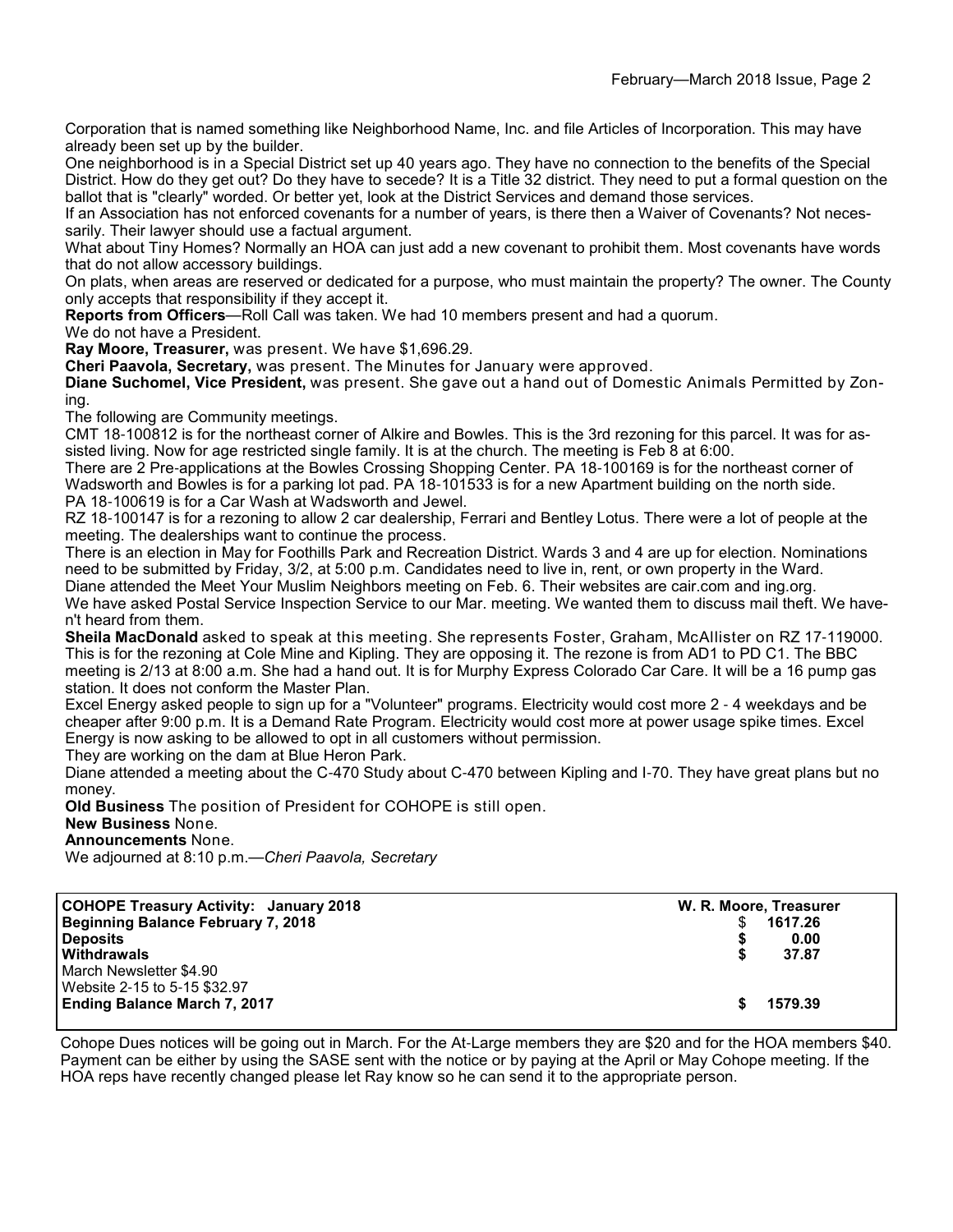# **THE BACKYARD**

## Columbine Hills News

**President's Corner** — Hey folks, we're in the middle of winter, yeah, I'm not a huge fan of winter like I once was. I grew up in Leadville where they are in perpetual winter [almost]. My old knees don't like the bumps on the ski hills and my old back no longer enjoys shoveling like I used to. Huge shout out to my neighbor who often clears my sidewalk.

In case you haven't noticed, this column is written weeks before it goes to publication and may occasionally have topics that are incorrect. My future vision goggles sometimes are foggy not allowing me to see things clearly. If I get something wrong – I'm asking for your understanding. I do enjoy hearing from a number of folks who actually read this. For those of you who actually read and use the newsletter – THANK YOU!! Considerable time and expense go into this publication. Thanks especially to Jenn our secretary who puts our portion of it together. You realize though that Colorado Lasertype is responsible for the majority of the publication.

Our next board meeting is at one of the officer's house. It's our annual planning meeting where we sit down with our calendars and attempt to coordinate the events of the year. So if you want to attend and give ideas, it's OK, but bring a breakfast item to share. This is not really a time to air grievances, save that for the March meeting.

Speaking again of grievances, the majority of issues we hear really should be handled by Jefferson County. If your neighbor has a barking dog – call JeffCo. If your neighbor refuses to clear snow from their sidewalk – call JeffCo. If your neighbor parks an RV on the street for too long a period – call JeffCo. If your neighbor leaves a consistently messy yard – call JeffCo. I'm beginning to notice a pattern. CHCA board cannot deal with issues out of our jurisdiction; please be consistent in calling the ones who can help you. "The noisy wheel gets the grease."

Our yearly membership drive is underway; please consider being a supporting part of Columbine Hills Civic Association. Be the kind of neighbor you wish you had. — *Randy Montgomery, CHCA president, rmontgomery@frcs.org*

*From* **December Board meeting**—Meeting called to order at 9:04 Officers present Randy, Pat, Jenn, Don. Board members present Michaelle, Ruth, Ralph. Community members Iris Alvarez.

Treasures report presented by Pat Miller second by Ralph Miller.

**Old business:** Membership status – slow – total. Co-Hope News – Ralph. Winter Hayride – Needs: napkins, hot chocolate, cookies, marshmallow sticks, radio, lights. Michaelle and Jenn making baked goods. Michaelle bringing coffee. Randy bringing fire pit and Jenn bringing light and marshmallow sticks. Randy getting s'mores ingredients. Randy getting a contact number for the day of event –will check in with them.

**New Business:** CHCA board party – Light judging Dec 17th – Find 2 houses per quadrant – Potluck – Randy's house 5:30. Christmas light judging will occur on Dec 17th Winners will get \$25 – 1 award per quadrant will be awarded – ask for graphics.

Covenants – Randy would like to talk to Lawyer about covenants – we were able to get copies of the covenants for each quadrant and need to discuss with council – Jenn getting a copy of the covenants for Ralph.

Chili cook off – January 21st 5pm-7pm.

Meeting adjourned at 9:59am

### **Columbine Knolls South II REVIEW**

#### *From* **December 12 Board Meeting Minutes—**

Call to order at 7:06. In attendance: Matt Hale, Judy Alliprandine, John Buresh, Nathalie McClish, Larry Wambsganss, Skip Wilcox, Lee Woodbury. Absent: Tony Tierney, Birgit Whitelaw.

**Public Comments** Numerous residents attended with questions concerning the current petition to eliminate the Columbine Knolls covenants. There were also questions about the concurrent effort to amend the covenants to require a formal process for amendment. Matt responded that the board is not involved in either effort, and requested that questions about the move to amend the covenants be held until after the board meeting, when the group leading that effort was scheduled to speak. Note: The board noticed that neighbor Deborah Ecker was filming the meeting, and announced this so that people would be aware. Deborah herself had not announced that she would be doing this. When asked, she claimed that it was a public meeting and that she had the right to film, but declined to explain why.

**Committee Reports— Membership:** Skip reported that he has signed up 3 new vendors to provide discounts to HOA members: UPS, Bentley's, Columbine Liquors. Discounts with these vendors are effective immediately. A request

was made that the HOA provide double membership cards for an address. Skip thought this was a good idea, and will work on it. One suggestion: keep a photo of the card on your phone.

**Special Events/Programs:** Matt reviewed the 2017 events, and said that suggestions for new ones are welcome. The idea of an Easter Egg hunt has been proposed.

**Treasurer:** Nathalie provided current balance sheets, which will, as always, be published on the HOA website. Covenant violation process and attendant expenses were reviewed.

**Covenants and Architectural Control:** One PIPSA was approved for a patio addition. 5 homeowners have been taken to court due to non-compliance with the RV covenant. All were settled in mediation for 90-day removal.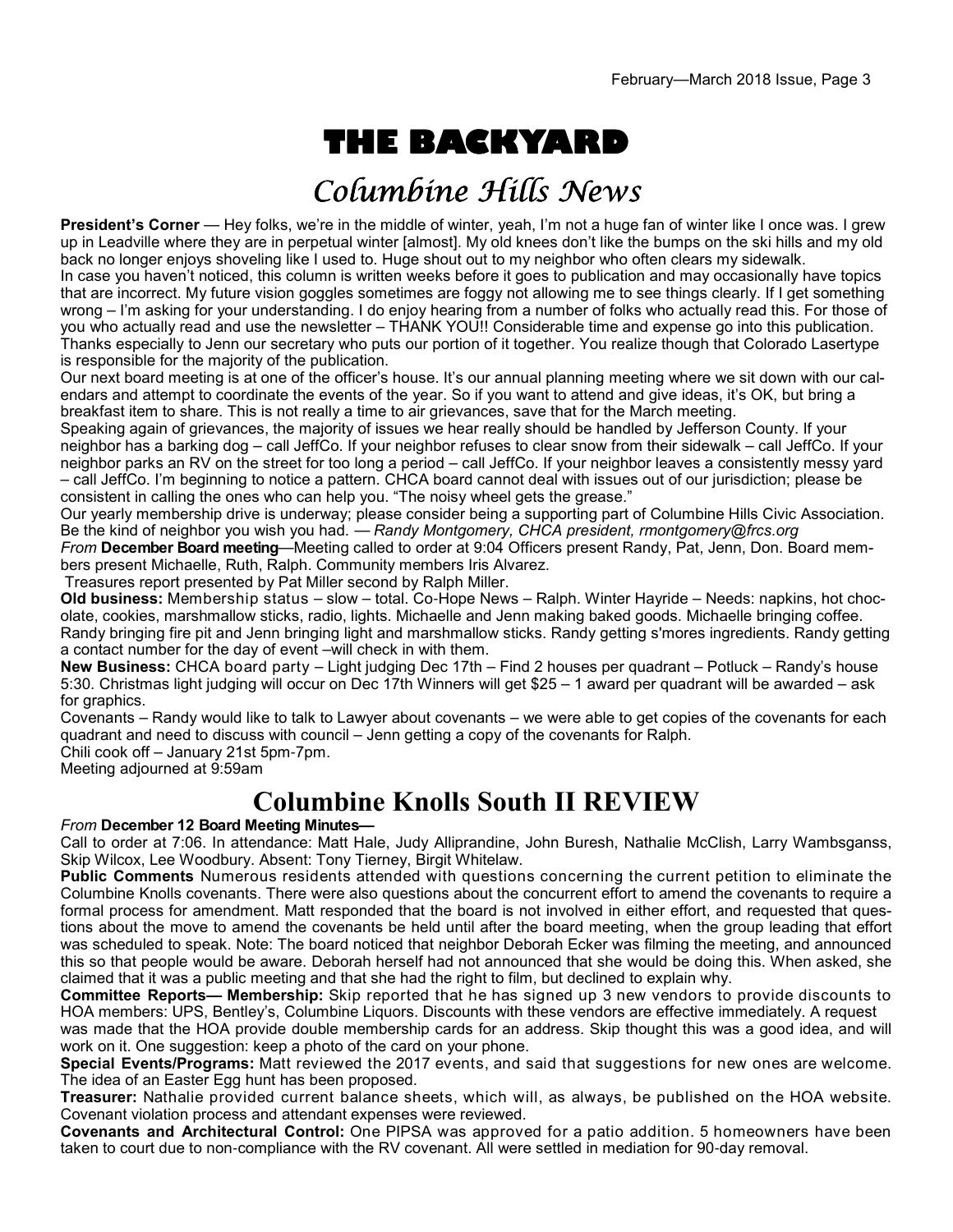**Old Business** Reminder: The HOA will host a special community presentation on living with coyotes. This will take place at 7pm Jan. 9, prior to the HOA Annual Meeting. The Annual Meeting will take place at 7:30pm.

**New Business— Special Events Committee:** Matt called for new people to join this and bring new ideas.

**Columbine Knolls Covenant Group:** Lee explained that this is an independent group, not started by or connected with the board, and not supported from the HOA treasury . However, he proposed that the board pass a resolution supporting the group in their efforts to save our covenants. This resolution passed.

Matt went over the vehicle clause in the covenants, covering the history and process that resulted in the current wording. A 40-year resident thanked all the residents over those 40 years who have worked to keep the neighborhood the way it is.

The meeting was adjourned at 8 pm.—*Jennifer Blake, President CKSII HOA*

# **Columbine Knolls South II Review**

*From* **President's Corner—** The Annual Meeting of the Columbine Knolls South II Homeowner's Association was held on January 9, 2018. We had a nice turn-out of neighbors along with many proxies! The purpose of the meeting is to vote on new members to the Board of Directors and review and approve the CKSII 2018 Annual Budget. The membership approved the 2018 Annual Budget and elected Bob Haberkorn, Josh Kunkel and Chris Reynolds to serve a two year term on the Board of Directors, as well as Pam Horiszny to serve a one year term. Completing the second year of their two year term on the Board of Directors will be Debbie Opperman and Bob Pellegrini. Barb Steward will continue as the newsletter editor and Greg Steward will continue his duties as webmaster.

Thank you to the homeowners who volunteered to participate on the Landscape, Social and Welcome Committee's. The Landscape Committee works several times throughout the year to maintain the gardens at the entryway on Chatfield and Yukon. The Social Committee coordinates the fun and festive Events, in 2018 there will be a bike parade with car show, movie night in the park and holiday hayride.

The Welcome Committee delivers welcome baskets throughout the year to new homeowners in the neighborhood. The Columbine Knolls South II Board of Directors will have a full agenda to address at the regularly scheduled meetings during the upcoming year. This will include: Approval of ACC requests, Ongoing enforcement of the HOA covenants through our property manager and attorney, Managing the CKSII Association approved budget, Communication through the monthly newsletter and NextDoor, Maintaining the website, Scheduling and marketing CKSII Community Garage Sale, Working with Waste Management to plan the large trash pick-up day, Recruitment and engagement of new members, Planning and implementing the Holiday Hayride, Maintaining the gardens at the entry way on Chatfield and Yukon, Decorating the entryway on Chatfield and Yukon for the holidays.

As always, we can never have enough volunteers. Please contact myself or any board member if you are interested in becoming involved. —*Jennifer Blake, President CKSII HOA*

*From* **BOARD MEETING MINUTES FROM JANUARY 9, 2018** President, Jennifer Blake called the meeting to order at 7:00 pm. Board members Jennifer Blake, Debbie Opperman, Bob Pellegrini, Larry Opperman, Bob Haberkorn, Pam Horiszny, and Robert Sudar were in attendance along with DARCO Property Management.

**ACC Committee:** Bob Pelligrini reported 8 requests and 8 approved with 0 in pending status. Applications were as follows: 3 for paint, 2 for roofs, 1 for windows, 1 for fence, and 1 for a shed.

**Management Report:** Two inspections were conducted in December and one so far in January. Ten notices were mailed to homeowners. The violations included: 1 trailer stored in view, 8 homes with trash containers stored in view, and 1 driveway being used for storage. No Covenant violations have been referred to the HOA's attorney since June of 2015. Three property sales occurred in December and two more homes for sale are expected to close in January.

**Social Committee:** Bob Haberkorn reported that the Holiday Hayride was a huge success. Over 300 people attended with Santa and Mrs. Claus. Brenda, the chair, did a great job and board commends her efforts. The Committee is planning three events for 2018, a bike/wagon parade and car show in June, a movie night in July, and the Holiday Hayride in December again.

**Welcome Committee:** Jennifer Blake reported that the group went out on November 30th and visited 11 new homes to deliver welcome boxes. In all of 2017, they visited 28 new neighbors.

**Updates / Old Business:** Jennifer reports that NextDoor site is up to 467 neighbors (62% of households) Upcoming Special Event Dates: June 1-2 - Garage Sale \* June 6 - Large Item Pickup \* June 9 – Bike, Wagon, Pet Parade with Car Show \* July 19– Movie in the park hopefully with food trucks \* December 2 – Holiday Hayride *From* **Annual Meeting Minutes from January 9, 2018**—Call to Order: Verify Quorum - 27 members represented / 27 required for quorum

Introduction of Board Members: Jennifer Blake, President and Welcome Committee Chair (completed 2 of 2 year term), Bob Pellegrini, Vice President and ACC Committee Chair (completed 1 of 2 year term) , Debbie Opperman, Treasurer (completed 1 of 2 year term) , Robert Sudar, Secretary (completed 2 of 2 year term) \* Bob Haberkorn, Member at Large, Social Committee Chair (completed 2 of 2 year term), Larry Opperman, Member at Large, ACC Committee Member (completed 2 of 2 year term), Pam Horiszny, Member at Large, ACC Committee Member (completed 2 of 2 year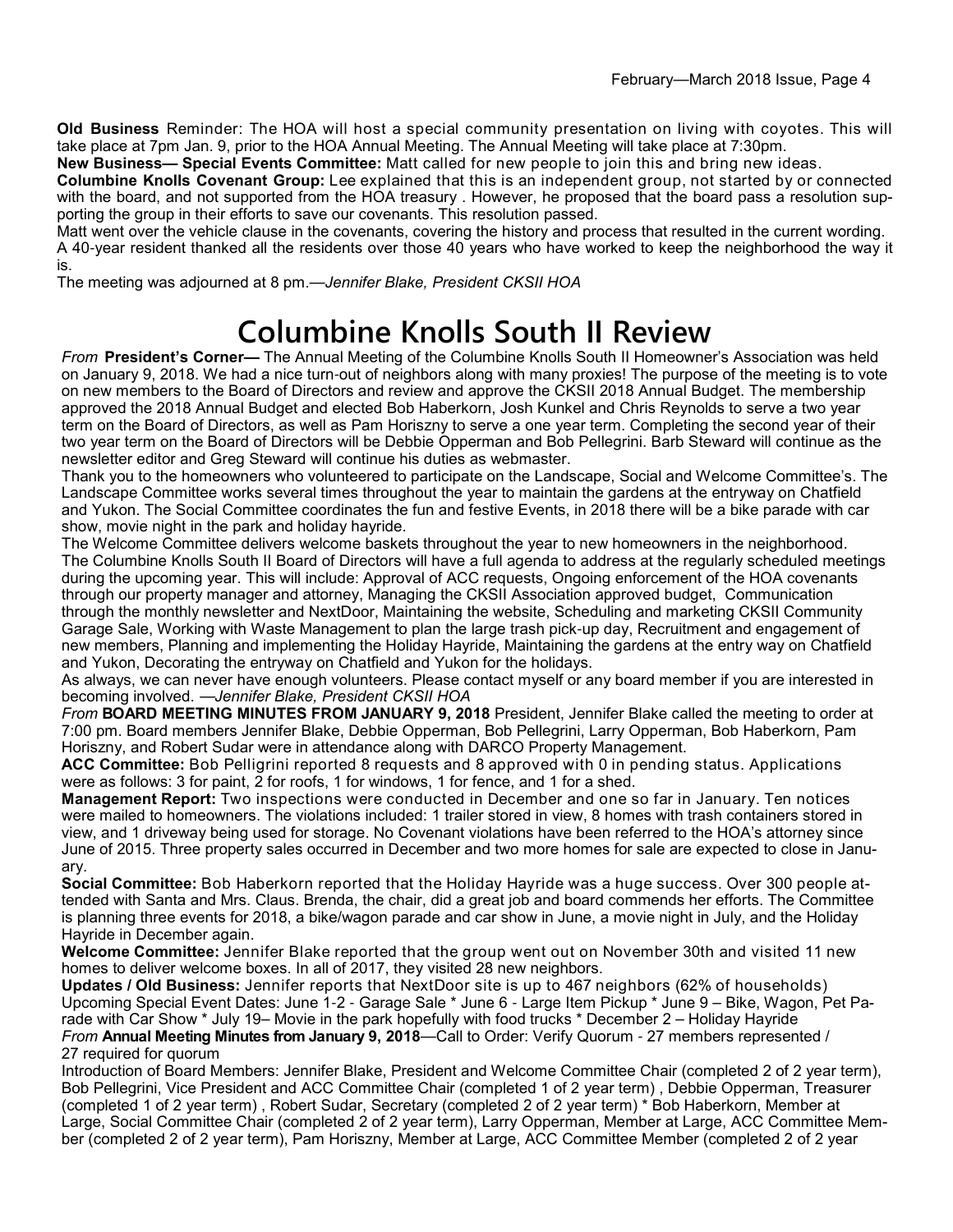#### term).

**Treasurer's Report / Budget Review and Approval**: Debbie reported the HOA currently has 342 members, of which 110 are permanent members. The proposed 2018 budget was reviewed by Debbie and compared to the previous year's 2017 annual budget. The board discussed the need in the future to split out the Welcome Committee from the Social Committee in the budget to make it more transparent. A question was also raised about the accuracy of the payments and budget to the Management Company. This was explained and the meeting progressed. A motion was made by Tom McEwen to approve the 2018 Budget as presented. The motion was seconded by Ron Cunning and passed unanimously.

**Election of Association Board of Director Members** 4 positions with 2 year terms and 1 position with 1 year term. The first action in the election process was to identify any current board members, whose term was ending, that were willing to serve again. Larry Opperman said he was willing to serve another term. Bob Haberkorn said he was willing to stay on the board. Bob also nominated Steve Kalny to be on the board and he accepted the nomination. Pam Horizny stated she was willing to stay on another term. Steve Kalny then nominated another person, Chris Reynolds, to be on the board and she accepted. Jennifer Blake presented a letter from a homeowner, Joshua Kunkel, voicing his interest in being on the board, specifically the ACC committee, although he was unable to attend in person due to personal circumstances. This created a pool of six candidates for five open positions. Larry Opperman rescinded his name from the group, leaving five candidates for five positions. Greg Steward motioned that the pool of candidates be named to the vacant board positions. Stephanie Haberkorn seconded the motion. A vote was taken and the motion passed unanimously.

Bob Haberkorn, Pam Horizny, Steve Kalny, Chris Reynolds, and Joshua Kunkel will join the others on the HOA Board. Pam Horizny will take the seat that is only a one year term. This will bring the board back into 3-4 cycle for members terms ending each year.

Additional Volunteer Opportunities sheets were put out to gather signatures for the various committees: Social Committee, Landscape Committee, and Welcome Committee.

Meeting adjourned at 7:40pm.

### Columbine West Civic Association Newsletter

*From* **A Moment With The Board** The January 10th monthly meeting was held at Dutch Creek Elementary, we had a small group of Officers and residents in attendance. The agenda included items for review and those in attendance shared their updates. The Covenant Control Group (CCG) has decided to update the community monthly on current covenant violation statistics. A small box will be created and dedicated to showing how many violations are in process. The statistics will highlight the different stages the violations are in, those headed to legal action and those neighbors who have taken the corrective measures to have their violation closed. All violations are handled in the strictness of confidence to protect the anonymity of our residents. The Social Committee updated the group on the volunteer appreciation note and gift card that was distributed to each and every CWCA volunteer. Currently there are approx 45 newsletter carriers that each received a "small token" of appreciation for their dedication to delivering the newsletter each and every month. Thank you Patrice Thomas for stopping in and talking with the group about your Open House for a Meet & Greet with candidate Mike Johnson, who is running for Governor. The 2018 budget has included a newly anticipated event, The Easter Egg Hunt is scheduled for the weekend before Easter, March 24th. Looking forward to having the event at the park by the Columbine West pool, but if the weather doesn't cooperate we hope to have an inside venue secured. If you would like to help with the process of stuffing age appropriate eggs we would love the extra hands. Drop a message to CWCAtalk@gmail.com. In May we will again offer CWCA neighbors the opportunity to rid your garages of treasures when the Community Garage Sale advertises. We are also planning and securing the vendors that will be available for Dumpster Day, the Saturday before Father's Day, in June. Look for Free Swim Nights, Yard of the Month, Garden Days & National Night Out too. All of these events are funded by the financial commitment of Columbine West neighbors who become paid members. The Membership Drive will commence January 1st and be valid for the entire year. Paid Members are voting members for annual elections in May. Paid Members can also participate at Dumpster Day without any additional entrance fee. (Electronic recycling is an extra cost). Thank you all for your continued investment into the Columbine West Community.

If you have questions or any suggestion of ideas feel free to email CWCAtalk@gmail.com. Look forward to hearing from the community. Residents are encouraged to attend any monthly meeting the next one is February 14th at 7:00 p.m., Dutch Creek Elementary School, second Wednesday of the Month.

## The Leawood Rapporter

*From* **Leawood Civic Association Minutes of January 8, 2017** Board Members Present: Paul O'Connor, Richard White, Debby Baker, Nancy Bock, Chip and Angela Langowski. Leawood residents Cynthia and Mike Karbach were also present.

**Treasurer's Report** - Richard presented the Treasurer's Report, which included LCA current account balances, payments received, and bills paid. Mike asked how much money the neighborhood membership contributed to the LCA ac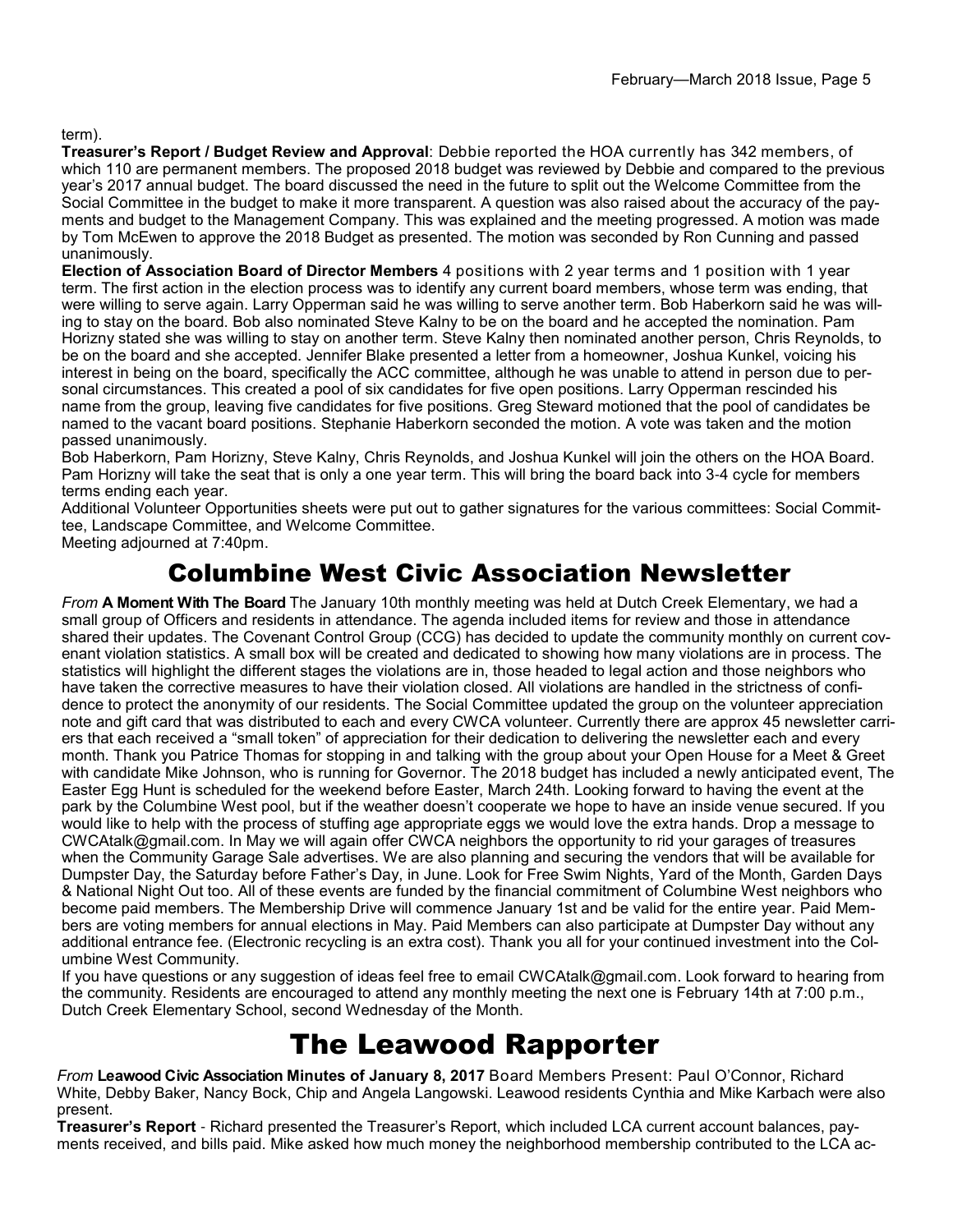count balance. Richard estimated it to be around \$4,000 per year.

**Neighborhood Holiday Light Contest** - The winners of the neighborhood Holiday light contest were: 1st Place: 6638 S. Newland Circle, \$40 gift card; 2nd Place: 6342 W. Maplewood Dr., \$30 gift card; 3rd Place: 6344 S. Eaton Ct., \$25 gift card.

**Santa Party -** The Santa Party had a great turnout with approximately 150 children attending, our largest ever. As a result, there was a long wait to see Santa. The board discussed ways to improve the flow for next year.

**Leawood Neighborhood Jay Street Entrance** – We have received many complaints about the Jay Street entrance. The

issue has always been the lack of funding. The board discussed the possibility of creating a Go Fund Me account to raise funds to re-do both sides of the entrance. If every household (850) in Leawood would give \$5, we could raise \$4,250. However, our experience has been that only 20% of our homes have been willing to pay the \$20 annual dues, so there is skepticism about the success of such a fund drive. Chip will research the cost of creating a Go Fund Me Account and ways to survey residents to gauge interest in funding it. We could also add a line to the membership form for people to be able to contribute to landscape funds. We will continue the discussion at the February meeting. *From* **Leawood Metropolitan Recreation and Park District Minutes January 10, 2018** The meeting was called to order at 6:37 PM at Leawood Elementary School by President Kyle Sargent. Members present were: Directors Donna Snyder/Treasurer, Debby Baker/Special Projects, Linda Smith/VP Secretary and Dave Padilla, Parks Manager. Resident Lindsey Reese was also in attendance.

**Public Comment/Correspondence** - Resident Lindsey Reese came to the meeting to express her support for upgrades to the playground at Weaver Park as have been mentioned in the minutes in the past. She has a small son and goes to this park a lot, plus works for a company that has park district clients, and would like to be part of the input that goes into the upgrades. Kyle took her business card and will put her in touch with another mother who has the same interest.

**Treasurer's Report –** Donna presented the Treasurer's Report. Ownership tax revenue was received. Donna stated that, as required: budget information has been sent to the Department of Local Affairs ("DOLA"), information has been sent to our auditor for our Audit Exemption status, and certification has been sent to COLOTRUST for us to continue to receive Lottery funds. Invoices for the month include: United Site Services (port-a-potties), Denver Water, Waste Leawood Metropolitan Recreation and Park District Management, Xcel, registration for trailer, Special District Insurance, postage, invoice from Rich for trash removal from parks, Dave's invoice including invoice for 2 snow removal events and reimbursement to petty cash. Linda moved the

Parks Manager Report – Dave picked up the Lesco unit that was repaired. Dave uses this unit to water trees and shrubs when the irrigation system is off, and water is needed. We had two snow events that were cleared by Dave and the new ATV. A new wear bar was needed, and additional ones have been ordered. These bars take a beating with our effort to get as much of the snow off sidewalks--down to the concrete--as much as possible. Doggie bags were replenished as needed in all parks. Dave asked to replace the volleyball net. The Board said to order a new one to be replaced in early spring. Dave reported the toilet seats in the potties in Weaver and Leawood Park have been vandalized and would ask United Site Services to replace them.

**New Business –** 2018 Election - Linda as the Designated Election Official ("DEO") moved to resolve the District hold an election on May 8, 2018 for two directors and to give the DEO authority to cancel said election if not more candidates than offices to be filled are nominated. The resolution passed unanimously. Linda will file resolution with DOLA. A public notice will be posed in Columbine Courier after January 29 for A Call for Nominations. March 2, 2018 will be the deadline to deliver the Self Nomination and Acceptance form to the DEO. (All information is based on Colorado Election statutes.) Debby Baker and Jennifer Dawe are up for re-election for a four-year term and have shown interest in continuing on the Board.

**2018 Projects -** Dave and Kyle will be looking at areas to mark for sidewalk repair and contacting companies for bids on the work.

**Cell tower suggestion -** A resident asked Linda if the Board had ever researched leasing park area for a cell tower. He mentioned it could be a good source of revenue for the District. Linda will call Planning and Zoning to see what the requirements are from the county and if we would be able to consider this. If anyone has any input, please contact Linda via email (lsmith@leawoodparks.org).

**Old Business—**Good property inclusion - Per Donna, the District received a notice from Planning and Zoning related to the rezoning of 5234 West Leawood Drive (Tree Farm). A formal application has been submitted for the development proposed to rezone from Residential-One (R-1) to Planned Development (PD) to allow 25 single family detached dwelling units. Debby Baker is in contact with Justin Montgomery of Planning and Zoning for more information. She stated she hoped to have more information in the current issue of the Rapporter.

The meeting was adjourned 7:35 p.m. — *Linda T. Smith, Director, Vice President and Secretary* Posting location: District Board's agendas are posted by the Clerk to the Jefferson County Board of Commissioners board.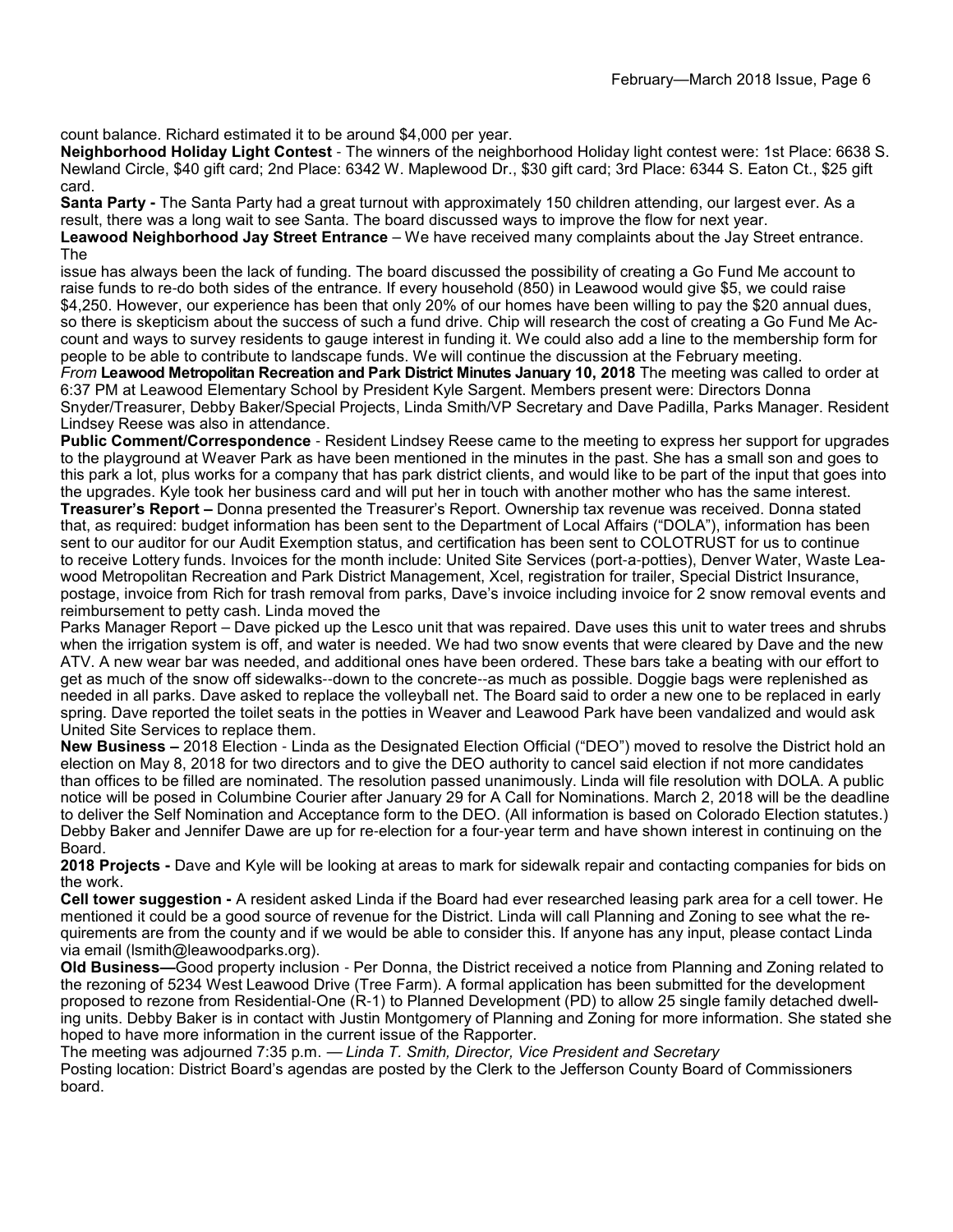## Woodbourne

*From* **Notes From the Board President** Greetings to each and every one of our homes in Woodbourne. This is the first newsletter of the year and it includes information from both of the last two Board meetings. Now that January is over, some of us have forgotten our New Year's resolutions. However, there are some resolutions worth keeping in the upcoming year. The Board has noticed a slight uptick in neighbor-to-neighbor issues. While we each feel free to live our lives and use our property as we see fit, the nature of living in a community such as Woodbourne means that we have all committed to being more considerate to our neighbors. It warms my heart to hear stories where neighbors help each other by shoveling snow watching for unusual activity, and helping keep a safe eye out on the kids. This also means that we should try to be respectful when parking in front of homes that are not our own, strive to be more conscientious when we are driving down the street, make sure our landscaping debris does not end up on our neighbor's property, and take pride in the appearance of our homes. Keeping and renewing these resolutions will improve our neighborhood. To that end, the Woodbourne HOA would like to acknowledge the winners of the 2017 Holiday Light Contest. First place went to the Hall residence on West Rowland Avenue. Honorable Mention went to the Joosten residence on South Owens Street and the Garrison residence on West Frost Avenue. Congratulations to these families and their beautiful displays. I personally look forward to the ability to support the community by serving on the Board, and I know that the rest of the Board members also understand the responsibility that comes with serving on the Board. It's not too early to think about donating your time to the community in a similar manner this year.

We are in the process of finalizing the special events calendar for this year. Out first event is already in the works. We look forward to seeing all of you at the Easter Egg Hunt that will be held on Saturday, March 24, 2018. Management Specialists at 720-974-4224 with any questions.—*James Meyer, President*

**BEHIND the BADGE by Sheriff Jeff Shrader**—Exercising and keeping fit is a way of life in Jefferson County, what with our 236 miles of open space trails. We also walk for causes. This spring I invite you to walk with me alongside survivors of crime in the annual Courage Walk on April 14. The Courage Walk coincides with National Crime Victims' Rights Week and is an opportunity to honor the strength and courage of the survivors we have come to know in the aftermath of crimes. For more details visit: www.jeffco.us/704/Courage-Walk.

**Helpful Tips for Runners and Walkers**—**Do not run or walk alone** Two people are harder to control than one, so attackers are less likely to strike. If you don't have someone to run with consider a dog, or forming a run and walk group with neighbors. **Avoid running or walking at night** Stay in well-lit, populated areas; away from bushes, and parked cars.

**Do not run or walk with headphones** When loud music is blaring in your ears it is difficult to hear a potential attacker approaching from behind. If you must run with music, use one earpiece and switch ears during your run.

**Alter your route** Changing your route makes you harder to track and keeps you more alert during your run because you are navigating unfamiliar terrain. The more alert you are, the more likely you are to escape an attack.

**Run or walk against traffic** This helps prevent traffic related accidents, especially if you like to run in the early morning or at dusk Always walk facing traffic so you can observe oncoming vehicles.

**Always carry identification** If you don't have a spot for an ID, write your name, phone and blood type on the inside of your shoe and include any other medical information.

**Be alert** If you sense that you are being followed, go to the nearest well-lit open business or where you see other people gathered. Don't take short cuts through vacant lots, construction site, parks or fields. Keep alert by memorizing license tags and identifying characteristics of strangers and your immediate surroundings.

**Talking Dollars & Sense with Superintendent Dr. Glass**—**Jeffco Public Schools Superintendent Dr. Jason Glass**  will be facilitating four community conversations about school district finances in March and April. The meetings will include a high-level overview of the school district budget, the goals of the new Jeffco Generations vision, and invite dis-

cussion on how to utilize funding to meet the needs of our students. Parents, students, staff, and community members are welcome to join in the conversation. What do you think is the most important thing for schools to address? How do you think funds should be allocated to support educational goals? Where would you invest funds to help the Jeffco Generations vision become a reality? Join us for an informative, engaging discussion.

Tuesday, March 6 6:00-7:30 p.m. Deer Creek Middle School 9201 W. Columbine Drive, Littleton

Thursday, March 8 6:00-7:30 p.m. Pomona High School 8101 W. Pomona Drive, Arvada

Wednesday, March 14 6:00-7:30 p.m. Creighton Middle School 50 S. Kipling St., Lakewood Tuesday, April 3 6:00-7:30 p.m. Conifer High School 10441 Highway 73, Conifer